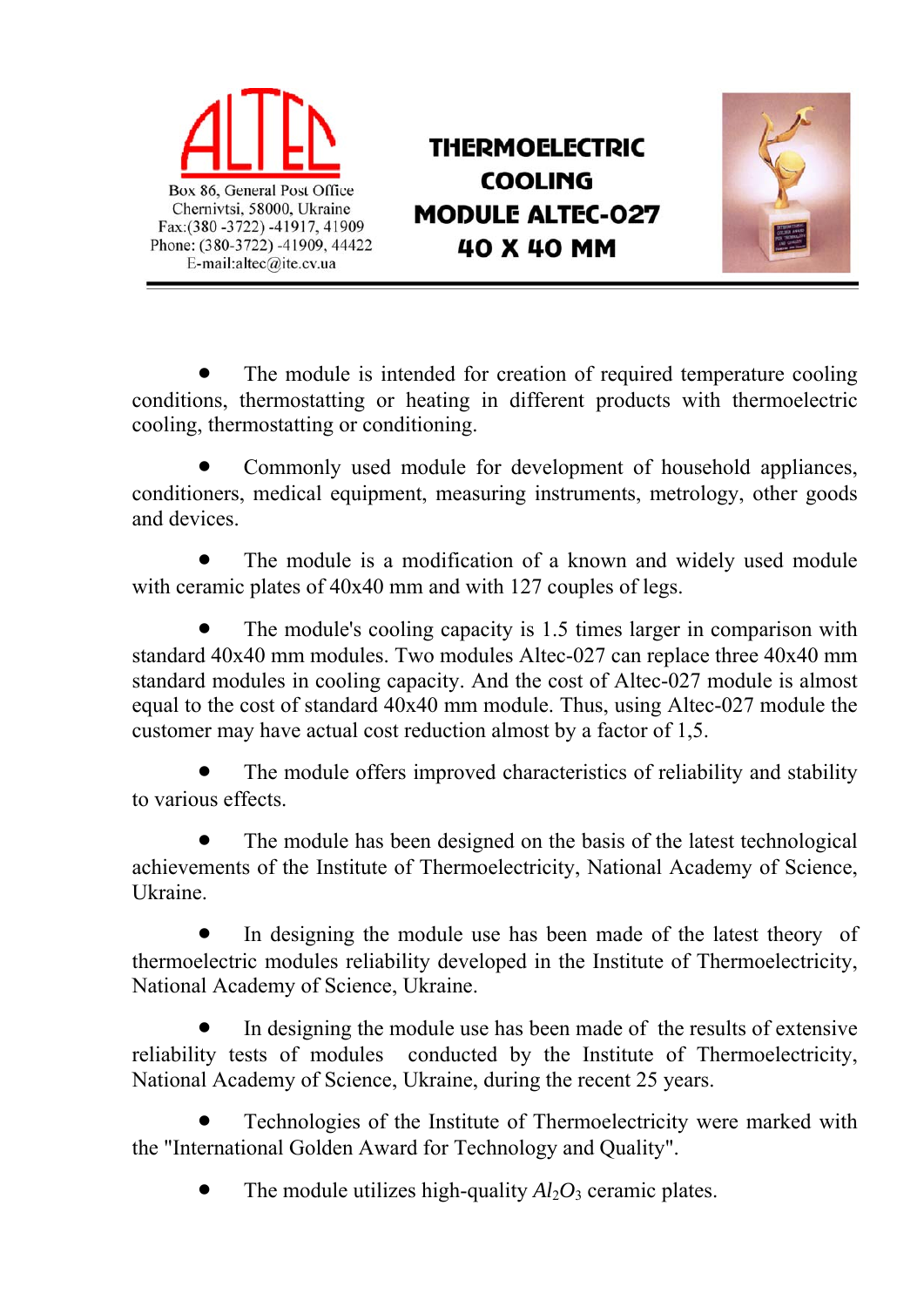The module utilizes commutating copper plates with anti-diffusion coatings.

 The module utilizes high quality thermoelectric materials of own production based on *Bi-Te-Se-Sb.*The materials have small-angle controlled unit crystal disorientation that provides high figure of merit combined with increased mechanical strength.

The module utilizes multi-layer anti-diffusion barriers 25 m thick providing high reliability and long service life.

 The modules utilize plastic commutating solders with controlled thickness which provide high resistance to cyclic temperature effects.

 The modules utilize special configuration of ceramic plates providing high resistance to cyclic temperature effects.

 The modules utilize efficient technologies for leg material joining with anti-diffusion barriers. The engagement strength reaches the leg material strength.

 The modules utilize highly efficient silicone sealants which have undergone multi-year tests under conditions of outer space, elevated humidity, etc.

 According to customer's wish, the outside surfaces of ceramic plates may have metallization and be coated with solder. In this case the modules can be attached to cooled objects and heat sinks by soldering. With such attachment heat losses because of thermal resistances at points of modules attachment become negligible.

- Basic parameters of modules:
- dimensions:
- $a = 40$  mm;  $b = 40$  mm;  $c = 3.6$  mm (See Fig.1);
- max.operating voltage  $U_{\text{max}} = 15$  V;
- max. operating current  $I_{max} = 8.6$  A;
- operating temperature range  $200-420$  K;
- max.cooling performance at 300 K  $Q_0$ =75 W;
- max.temperature difference at ceramics hot side temperature  $T_b = 300 \text{ K}$  is  $\Delta T_{\text{max}} = 71 \pm 2 \text{ K}$ ;
- $\bullet$  input leads length  $l = 150$  mm;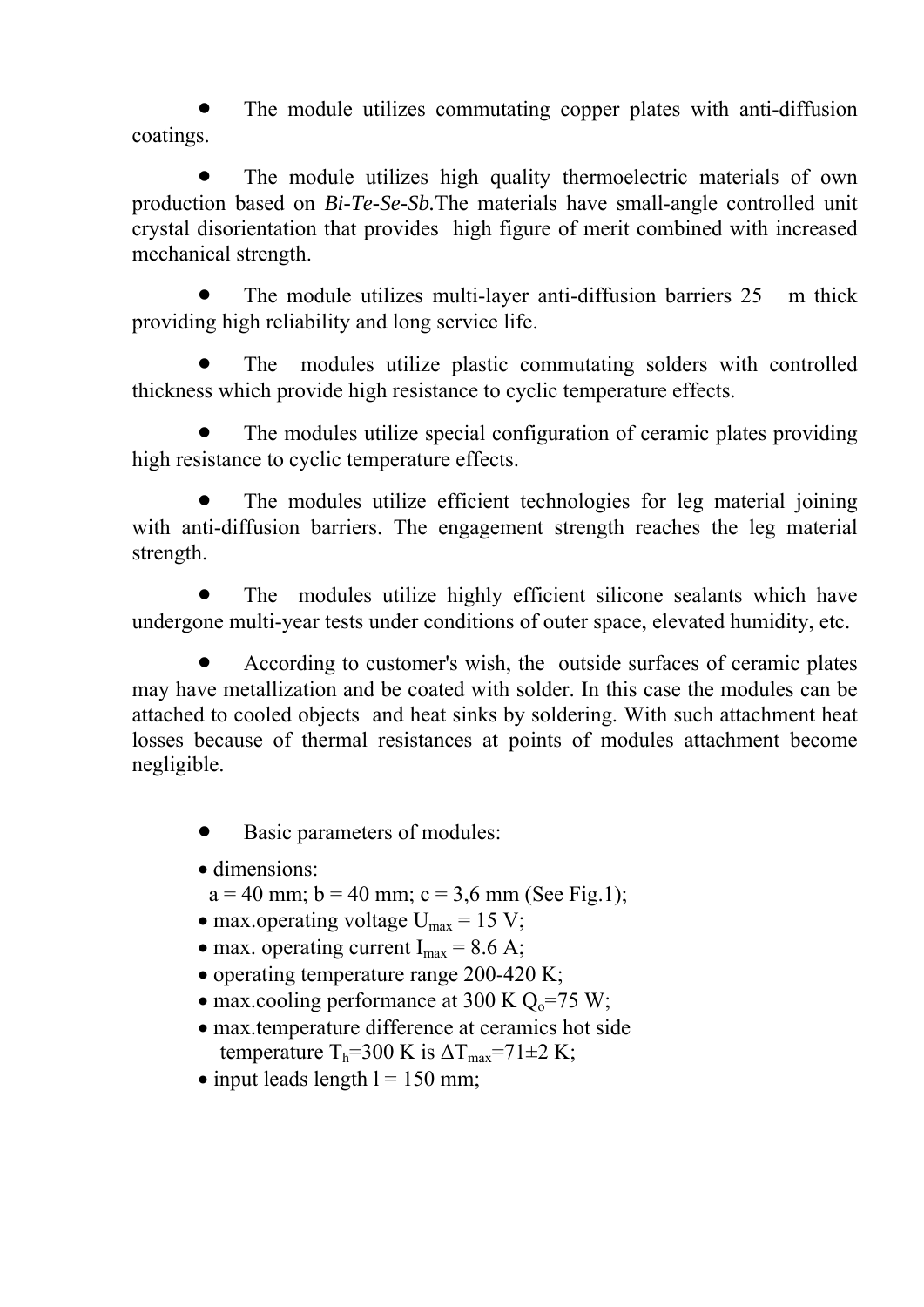• length of leads without insulation  $l_0$ =10 mm



Fig.1.Diagram of a thermoelectric module

- 1 electric leads;
- 2 cold ceramics;
- 3 hot ceramics;
- T<sub>c</sub> temperature of ceramic plate outside surface without leads 1;
- $T<sub>h</sub>$  temperature of ceramic plate outside surface with leads l;

 Additional module parameters and information about reliability is presented at customer's request.

• Prices for a module depending on the order volume are sent at customer's request.

• Module's characteristics are given in Fig.2.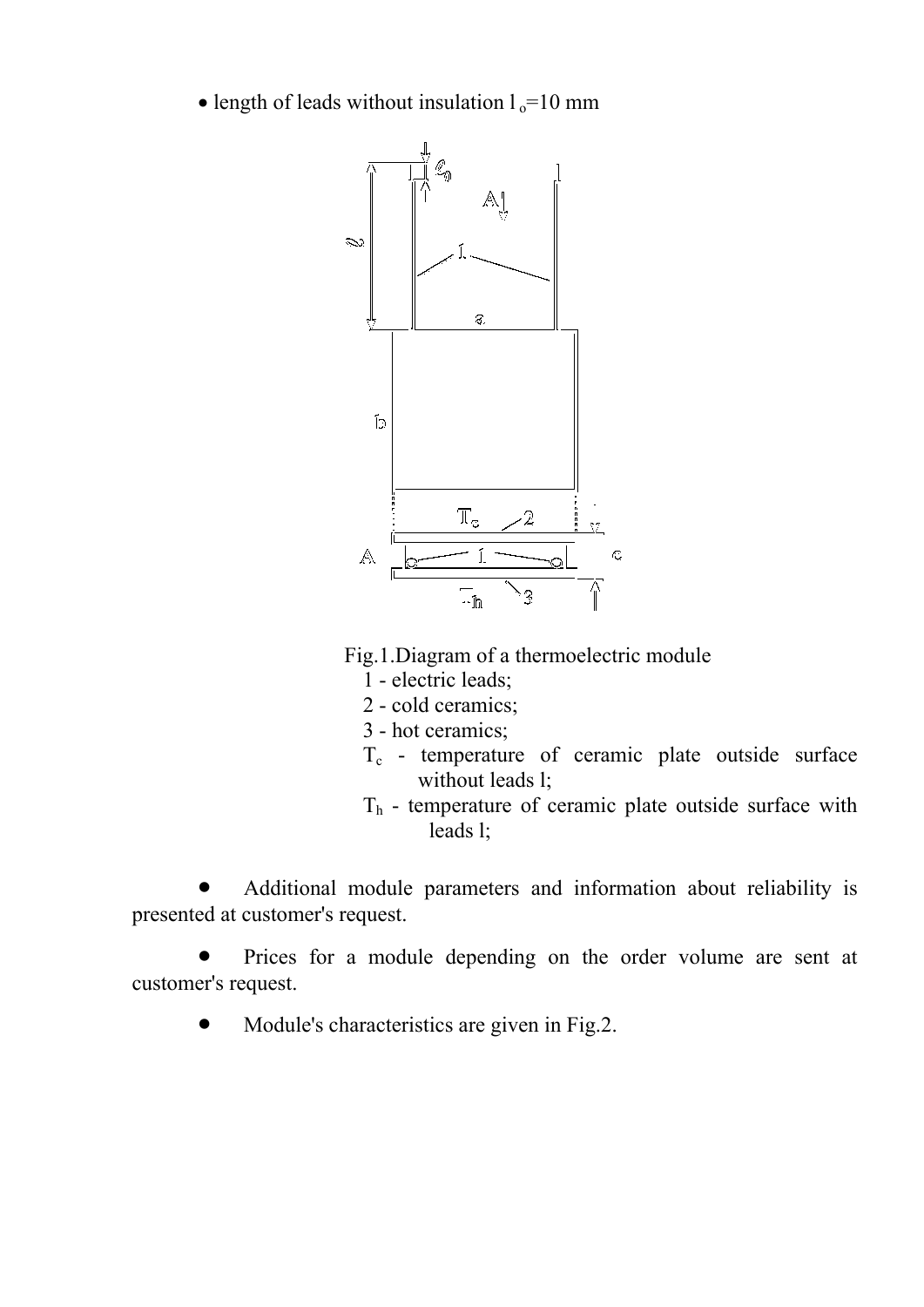## **Orders for modules and additional information:**

E-mail:altec@ite.cv.ua Fax:(380 3722) 41917, 41909 Phone:(380 3722) 41909, 44422

## **Additional information can be found on the page in Internet:**

www.ite.cv.ua/altec